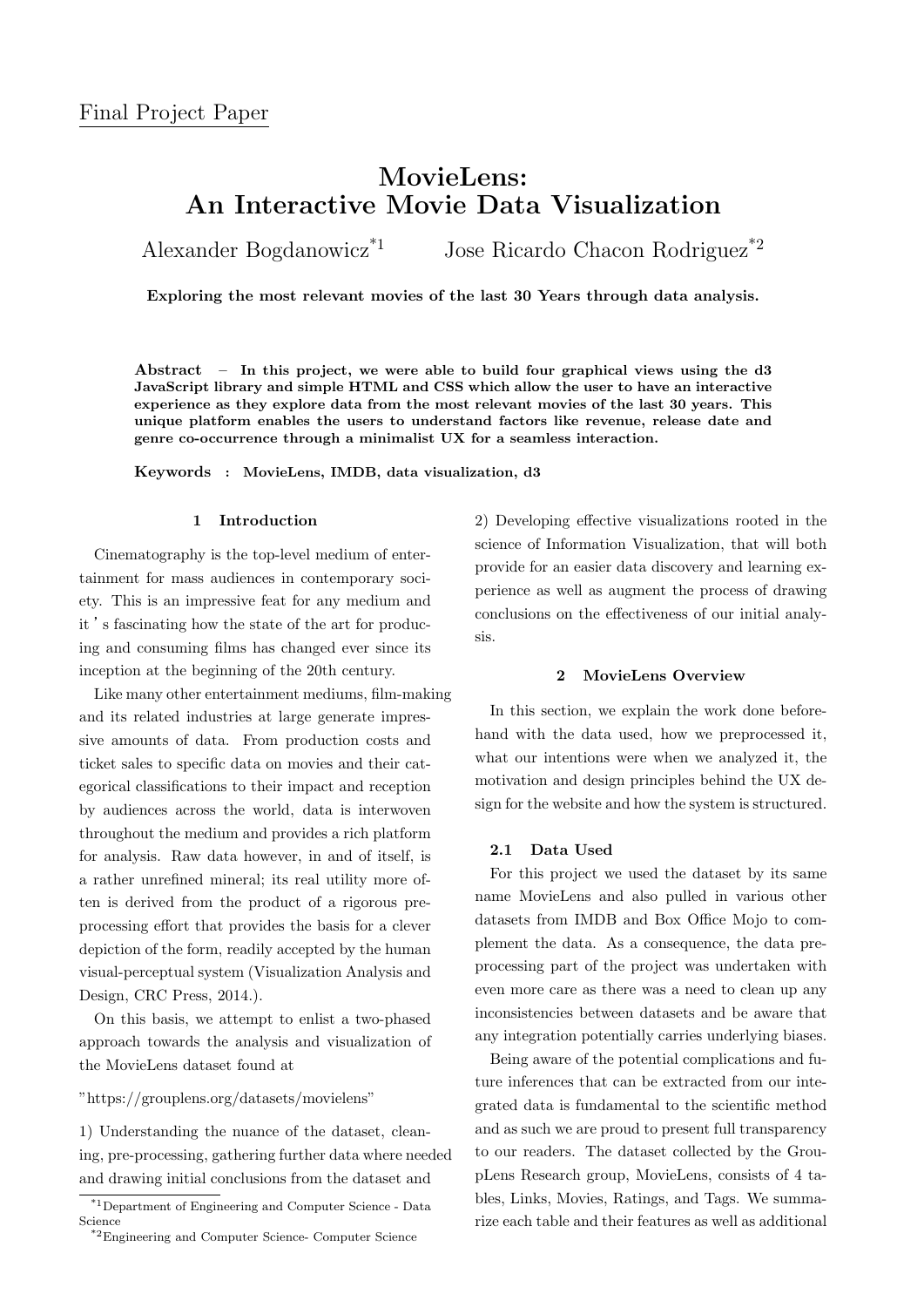data sources in Table 1. Our analysis of this dataset and corresponding web scraping scripts can be found in a python-based Jupyter Notebook accompanying this paper.

| Table 1       |          |                    |
|---------------|----------|--------------------|
| Name          | Features | Source             |
| Links         | 9,742    | GroupLens Research |
| <b>Movies</b> | 9,742    | GroupLens Research |
| Ratings       | 100,836  | GroupLens Research |
| Tags          | 3683     | GroupLens Research |
| BoxOfficeMojo | 13,153   | Scrapped Website   |

Number of features and sources for the data used

# **2.2 Data Preprocessing**

The data preprocessing for this project, as aforementioned, was one of the most important and timeconsuming due to the level of scrutiny that we wanted for the project. The first step was extracting the complementary datasets and format them in a way that would make sense for us.

Next up, we handled all the cleaning and processing of data through python notebooks. Fortunately, the frameworks provided through Python 's repertoire of libraries for data analysis greatly eased the process (namely: numpy, pandas and matplotlib).

We initially began with simple descriptive statistical techniques to get a feel for the MovieLens dataset. It was immediately clear that certain aspects of the dataset would need to be ignored, such as the 3,658 tags, of which almost 50% were unique, and which corresponded to only a minute group of users. Perhaps these would be better suited for a future NLP project corresponding to the dataset.

In addition to this textual data, the dataset also feature genre classifications for each movie. As movies typically feature many genres, as the dataset showed, we also began to ask questions relating to the relationships between genres and their true "equality". For example, a genre that exists concurrently with other genres might be less "dominant" than a genre that appears mostly on its own.

We depict the absolute counts of genre appearances in films throughout the dataset lifespan in Figure 1.



As Figure 1 shows, we found that the distributions amongst user ratings (the absolute amount of ratings) was highly skewed to the right, a unique circumstance that warranted further consideration.

Figure 2



Users who contributed large amounts of absolute ratings might correspond to " hubs", that is, individuals that are representative of a cluster of other users and thus we feared excluding such users might inhibit further analysis of user groups. At the same time, if these users were " generalists " in the film space, including them might inhibit our analysis of user groups.

To remedy our concerns, we decided to perform an initial Singular Value Decomposition of the User-Movie Ratings Matrix, without removing outliers and plot our results, with color initially corresponding to users most viewed singular genres. The result can be seen in Figure 3.

## Figure 3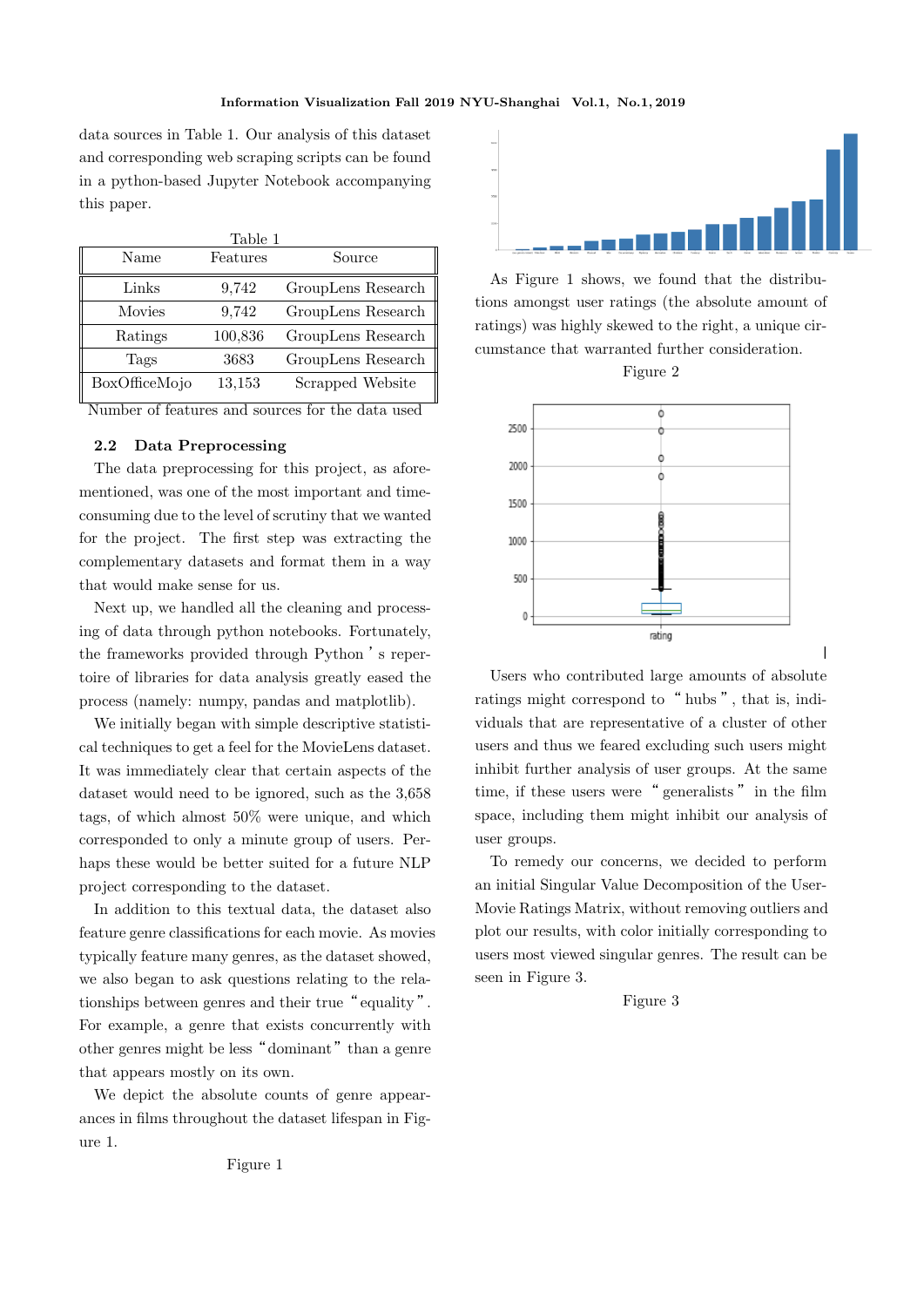

It is rather clear that, genre categories, at least in our technique of using the most popularly occuring singular categories of the 18 unique genres featured in the dataset are not reflective of user groups, at least relating to these two factors of the correlation matrix of Users to Movies.

We also noticed, at this stage, that the outliers present in our study were, in fact making up the population of peripheral users around naturally clustered groups and therefore decided that our analysis would be more fruitful by removing these outliers. We proceeded to repeat SVD on the cleaned User-Movie matrix, and plot the results of our K-means analysis in Figure 4.

Finally, we decided to pursue further information as to the release schedule of films and the evolution of the box office over time. We thus scraped the Box-OfficeMojo website for their top films ranked by revenue over the period represented by our Movie Rating dataset (i.e. 1989 - 2018).

data pre-processing was performed using Python libraries for data analysis (e.g. pandas, numpy, matplotlib, sklearn, and scipy). Additional steps were taken to format data into more presentable forms and we also took into consideration the best data formats to import data into d3.js for visualization purposes.